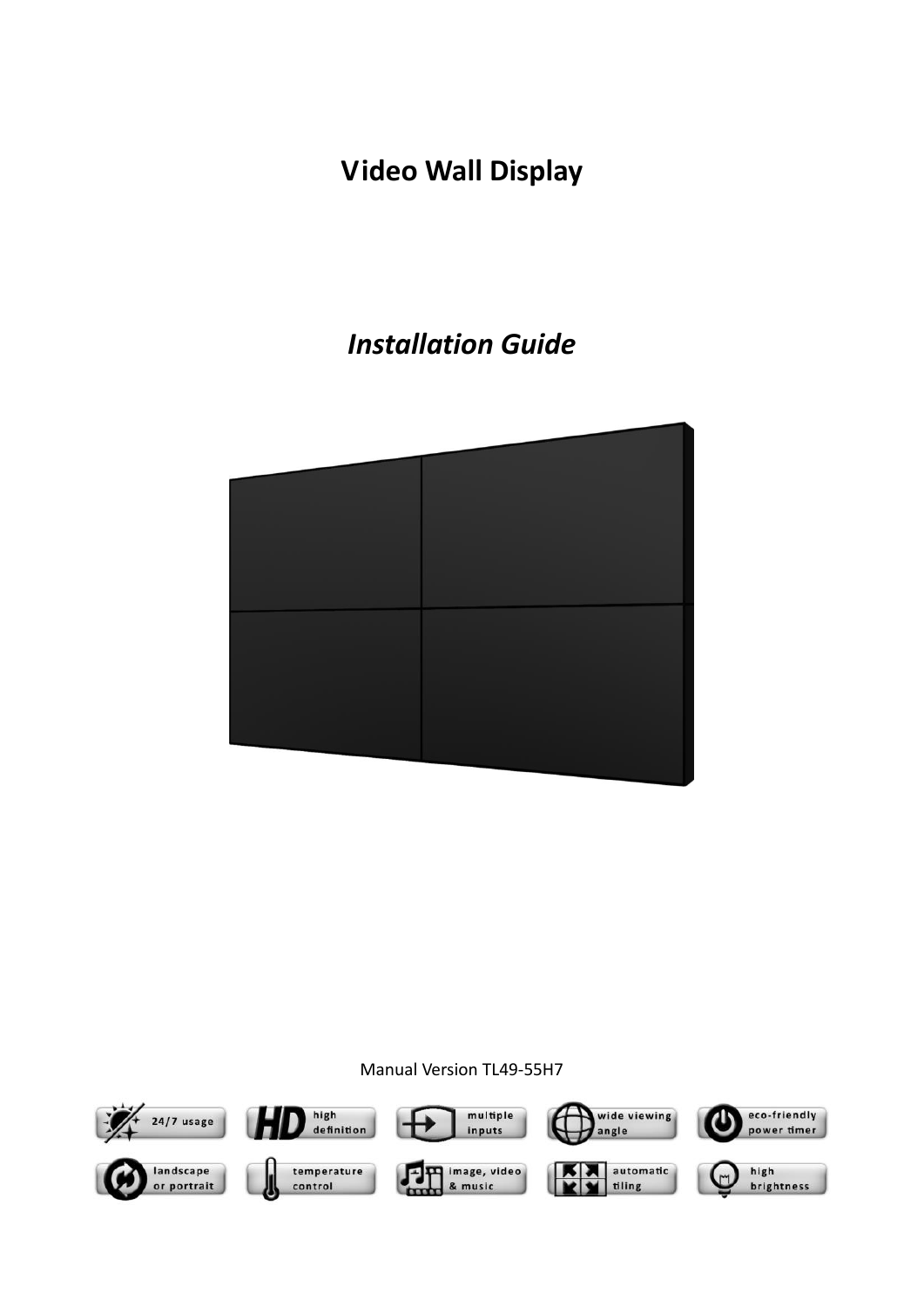**WARNING: PLEASE HANDLE THE VIDEO WALL DISPLAYS WITH EXTREME CARE AS THE LCD PANEL HAS NO PROTECTION. THE SCREEN SHOULD BE MOVED BY NO LESS THAN TWO PERSONS AT ANY TIME. ANY DAMAGE CAUSED DURING INSTALLATION WILL NOT BE COVERED BY THE WARRENTY.**

# **1. Connecting the control boxes**

Before using the remote control, the infrared sensor must be connected to all the screens.



**IR extension sensor to screen connection.**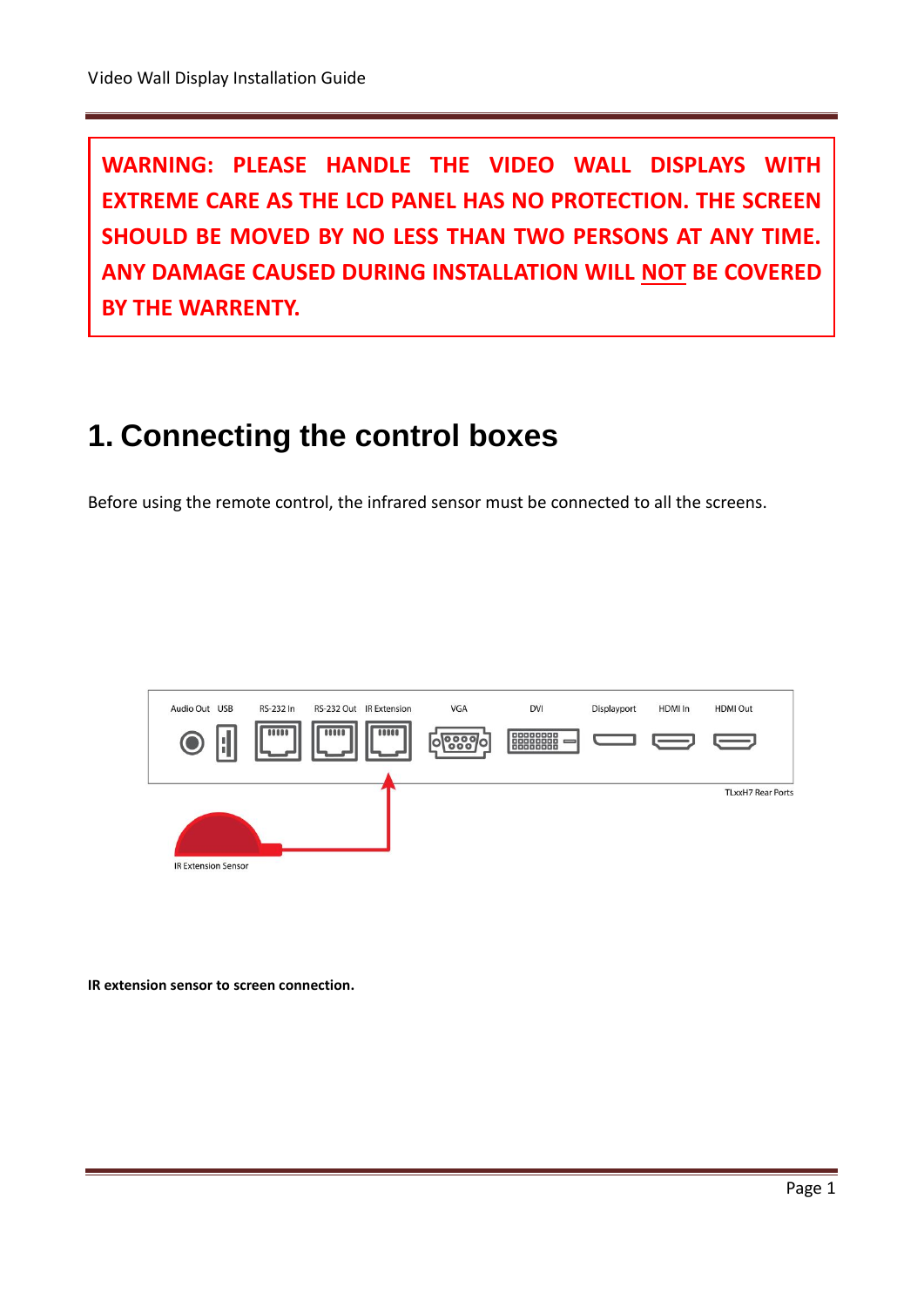## **2. Tiling setup**

*Note: When using the Remote Control please ensure that it is no more than 20cm away from the sensor. This close proximity control feature is to ensure that you only control the desired device if there are others in its vicinity.* 

Press "MENU" to enter Main Menu, press  $\leftrightarrow$  to select the right sub-menu and  $\uparrow \downarrow$  to select the desired item, press the "Play" button to confirm selection. Press "menu" at any time to go back or exit.

Navigate to the "Video Wall Set" option.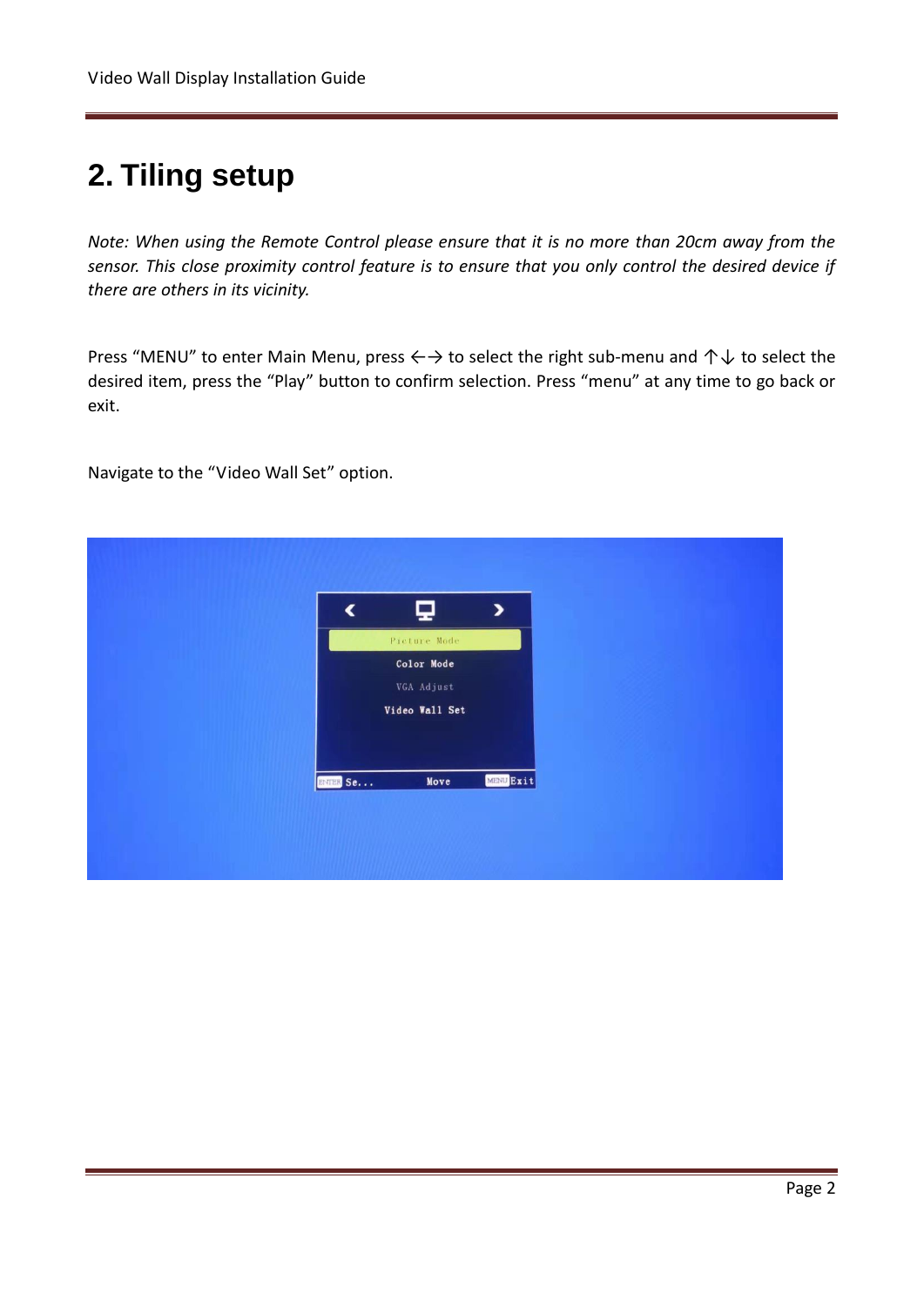If you want to use your screen as part of a video wall you must give values to the X and Y settings. Total's must be set before current for this to work correctly. The following is an example of a 3x3 video wall:

| <b>Current Haddr</b> | 1 |
|----------------------|---|
| <b>Current Vaddr</b> | 1 |
| <b>Total Haddr</b>   | 3 |
| Total Vaddr          | 3 |

| <b>Current Haddr</b> | 2 |
|----------------------|---|
| <b>Current Vaddr</b> | 1 |
| <b>Total Haddr</b>   | 3 |
| <b>Total Vaddr</b>   | 3 |

**Current Haddr 3**

**Current Vaddr 1**

**Total Haddr 3**

**Total Vaddr 3**

|                                              | 1            | 2   | 3<br>$\rightarrow$ X |
|----------------------------------------------|--------------|-----|----------------------|
| $\mathbf{1}$                                 | 1,1          | 2,1 | 3,1                  |
| $\overline{c}$                               | 1,2          | 2,2 | 3,2                  |
| $\begin{array}{c}\n3 \\ + \\ 6\n\end{array}$ | 1,3          | 2,3 | 3,3                  |
|                                              | $\mathbf{1}$ | 2   | 3<br>$\rightarrow$ X |
| $\overline{1}$                               | 1,1          | 2,1 | 3,1                  |
| $\overline{2}$                               | 1,2          | 2,2 | 3,2                  |
| 3<br>$\downarrow$                            | 1,3          | 2,3 | 3,3                  |
| Υ                                            |              |     |                      |
|                                              | 1            | 2   | 3<br>$\rightarrow$   |
| $\mathbf{1}$                                 | 1,1          | 2,1 | 3,1                  |
| $\overline{2}$                               | 1,2          | 2,2 | 3,2                  |
| $\frac{3}{4}$                                | 1,3          | 2,3 | 3,3                  |
|                                              |              |     |                      |

 $\mathsf{Y}$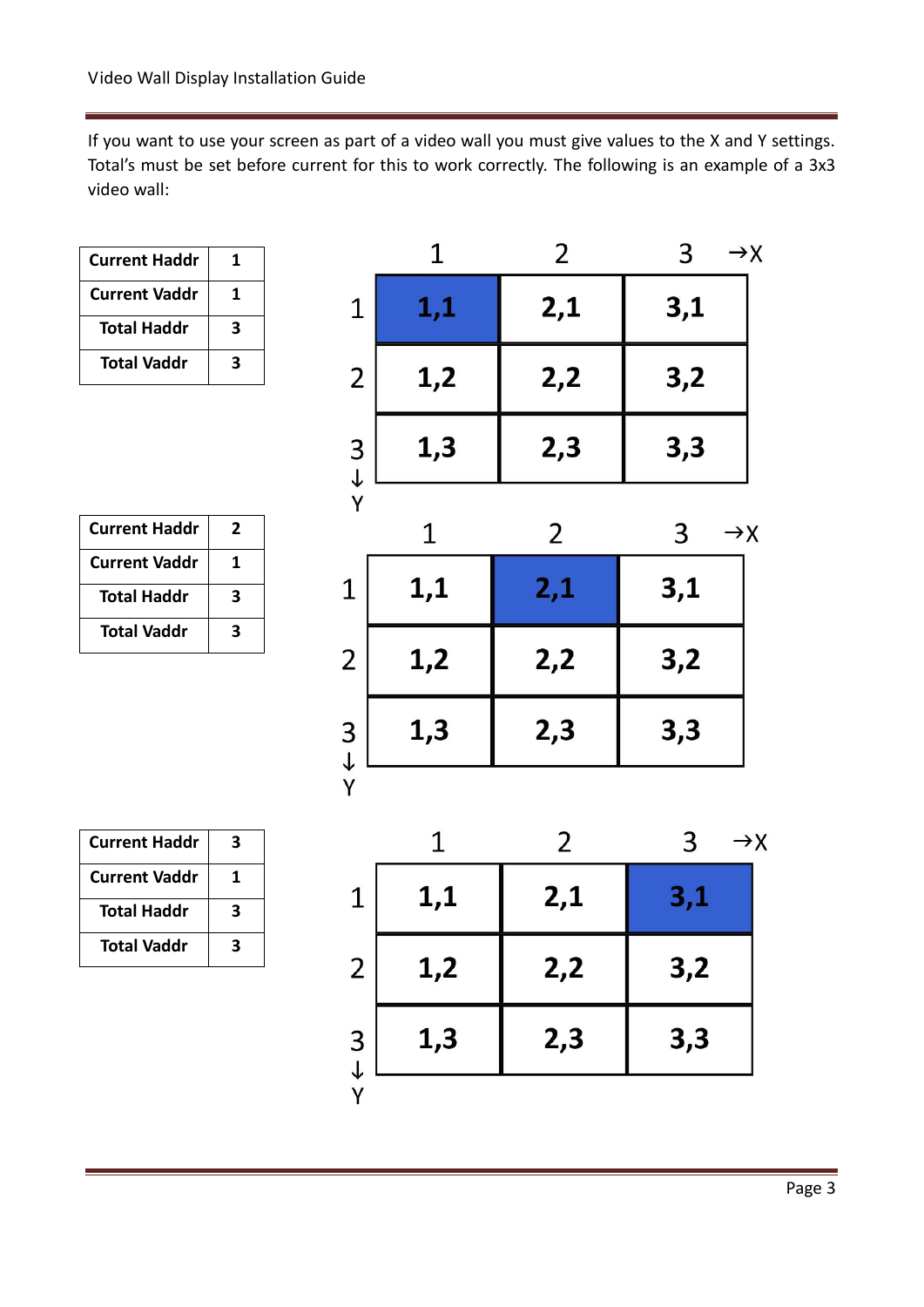| <b>Current Haddr</b> | 1 |
|----------------------|---|
| <b>Current Vaddr</b> | 2 |
| <b>Total Haddr</b>   | 3 |
| <b>Total Vaddr</b>   | 3 |

|               |     | 2   | 3<br>$\rightarrow$ X |
|---------------|-----|-----|----------------------|
| 1             | 1,1 | 2,1 | 3,1                  |
| 2             | 1,2 | 2,2 | 3,2                  |
| $\frac{3}{1}$ | 1,3 | 2,3 | 3,3                  |
|               |     |     |                      |

…and so on.